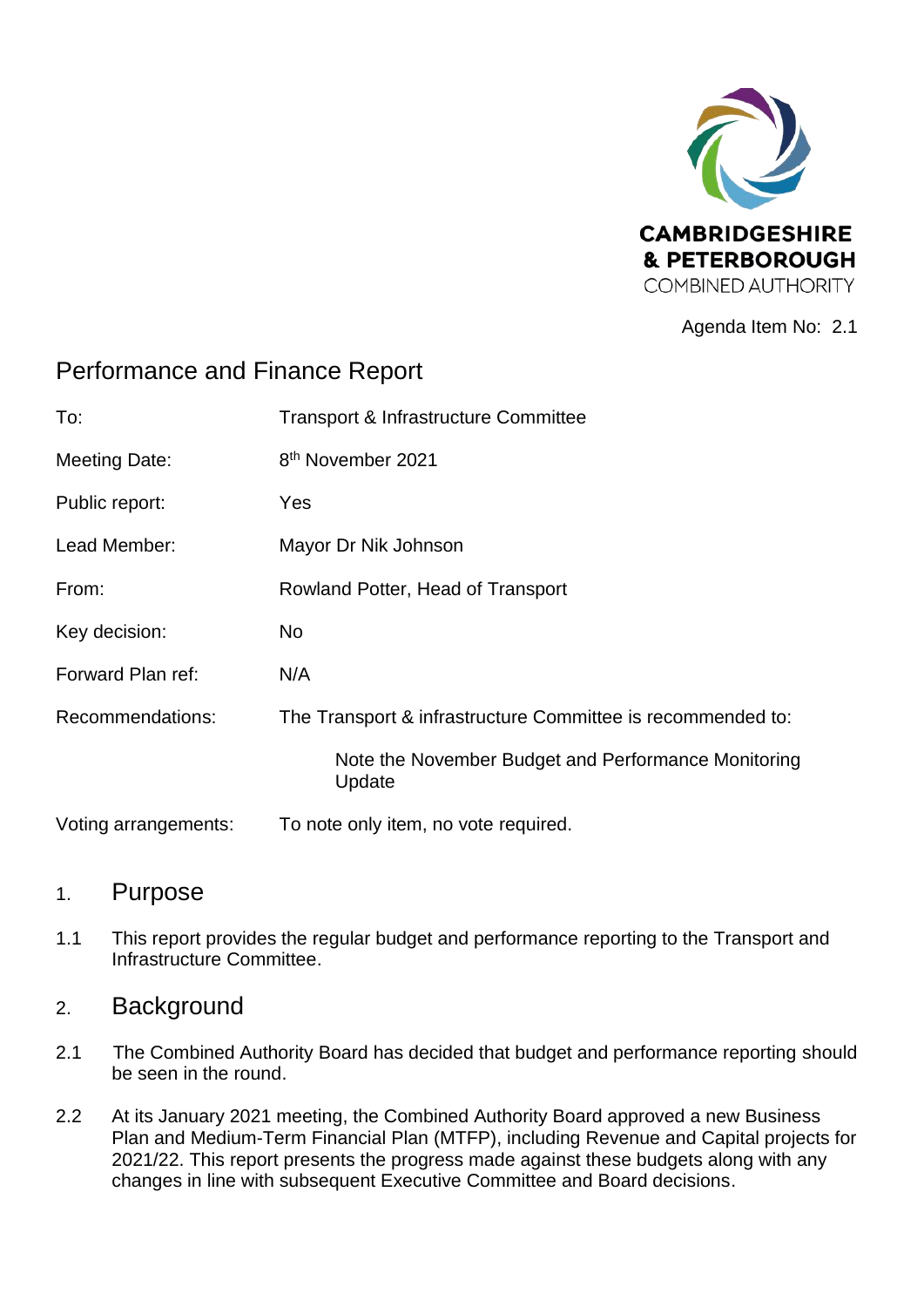# 3. Budget

#### **Presentation of Variances**

3.1 Members' attention is drawn to the change in presentation in this meeting's report – the sign used to show the direction of forecast variances has been changed to align with the reports produced for other Committees and the CA Board. As such positive variances represent forecast overspends and negative variances forecast underspends.

#### **Revenue Budget**

3.2 A summary of the financial position of the Authority, showing revenue expenditure for the five-month period to 31<sup>st</sup> August 2021, is set out in the table below:

| £000                                                 | Prior<br>Years           | 2021/22<br><b>Approved Budget</b> |                           |                          |                          | 2021/22<br><b>Total Budget</b> | <b>Future</b><br><b>Yrs MTFP</b> |        |
|------------------------------------------------------|--------------------------|-----------------------------------|---------------------------|--------------------------|--------------------------|--------------------------------|----------------------------------|--------|
|                                                      | Actual                   | Actual                            | <b>Budget</b><br>Approved | Forecast                 | Var To<br><b>Budget</b>  | <b>Budget</b><br>Subject to    | <b>Total</b><br><b>Budget</b>    |        |
| <b>REVENUE</b>                                       |                          |                                   |                           |                          |                          | Approval                       |                                  |        |
| A141 (SOBC)                                          | 99                       | 34                                | 114                       | 114                      |                          |                                | 114                              |        |
| St Ives (SOBC)                                       |                          | 96                                | 137                       | 134                      | (3)                      |                                | 137<br>÷.                        |        |
| <b>Bus: Review Implementation</b>                    | 319                      | 47                                | 1,742                     | 1,742                    |                          |                                | 1,742<br>٠                       |        |
| Bus Service Subsidisation (Better Deals 4 Buses)     | 50                       | 187                               | 187                       | 187                      |                          |                                | 187<br>÷                         |        |
| <b>CAM Innovation Company</b>                        | 6,464                    | $\blacksquare$                    | 656                       | $\overline{\phantom{a}}$ | (656)                    |                                | 656                              |        |
| <b>Local Transport Plan</b>                          | 657                      | $\overline{\phantom{a}}$          | 200                       | 200                      |                          |                                | 200<br>÷                         | 100    |
| <b>Public Transport: Concessionary fares</b>         | ٠                        | 2,303                             | 9,129                     | 9,129                    |                          |                                | 9,129<br>٠                       | 27,387 |
| <b>Public Transport: Contact Centre</b>              | ٠                        | 139                               | 234                       | 162                      | (72)                     |                                | 234<br>٠                         | 702    |
| Public Transport: RTPI, Infrastructure & Information | $\overline{\phantom{a}}$ |                                   | 209                       | 209                      |                          |                                | 209<br>٠                         | 627    |
| Public Transport: S106 supported bus costs           | ۰                        | 162                               | 259                       | 259                      | $\sim$                   |                                | 259<br>٠                         | 777    |
| <b>Public Transport: Supported Bus Services</b>      | ٠                        | 961                               | 3,003                     | 3,003                    | ÷.                       |                                | 3,003<br>÷.                      | 9,009  |
| <b>Public Transport: Team and Overheads</b>          | ٠                        | 194                               | 465                       | 465                      | $\blacksquare$           |                                | 465<br>٠                         | 1,395  |
| A142 Chatteris to Snailwell                          | $\sim$                   | $\overline{\phantom{0}}$          | ٠                         | $\overline{\phantom{a}}$ | $\overline{\phantom{a}}$ | 150                            | 150                              |        |
| Development of Key Route Network                     | $\mathbf{r}$             | ۰                                 | ٠                         | $\overline{\phantom{a}}$ | ٠                        | 150                            | 150                              |        |
| <b>Harston Capacity Study</b>                        | $\sim$                   | $\overline{\phantom{0}}$          | $\overline{\phantom{a}}$  | $\sim$                   | $\overline{\phantom{a}}$ | 150                            | 150                              |        |
| <b>Sawston Station Contribution</b>                  | ÷                        | $\overline{\phantom{a}}$          | ٠                         | $\overline{\phantom{0}}$ | $\sim$                   | 16                             | 16                               |        |
| Segregated Cycling Holme to Sawtry                   | ٠                        | $\sim$                            | $\overline{\phantom{a}}$  | $\overline{\phantom{0}}$ | ÷,                       | 100                            | 100                              |        |
| <b>Transport Response Fund</b>                       |                          |                                   |                           | $\overline{\phantom{0}}$ |                          | 650                            | 650                              | 1,950  |
| <b>REVENUE TOTAL</b>                                 | 7,588                    | 4,121                             | 16,336                    | 15,605                   | (731)                    | 1,216                          | 17,552                           | 41,947 |

- 3.3. The outturn position shows a positive variance of £731k against the approved budget.
- 3.4. Unspent CAM Innovation Company budget was approved by the Combined Authority Board to be brought forward from 2020/21 to continue supporting the setup of One CAM Ltd. No further costs are expected to be charged against this budget line.
- 3.5. In addition to the £16.3m approved to spend budget there is a further £1.2m budget in the MTFP for new projects which have not yet been taken to the CA Board for approval to spend.
- 3.6. There are currently no other material variations to the revenue budget.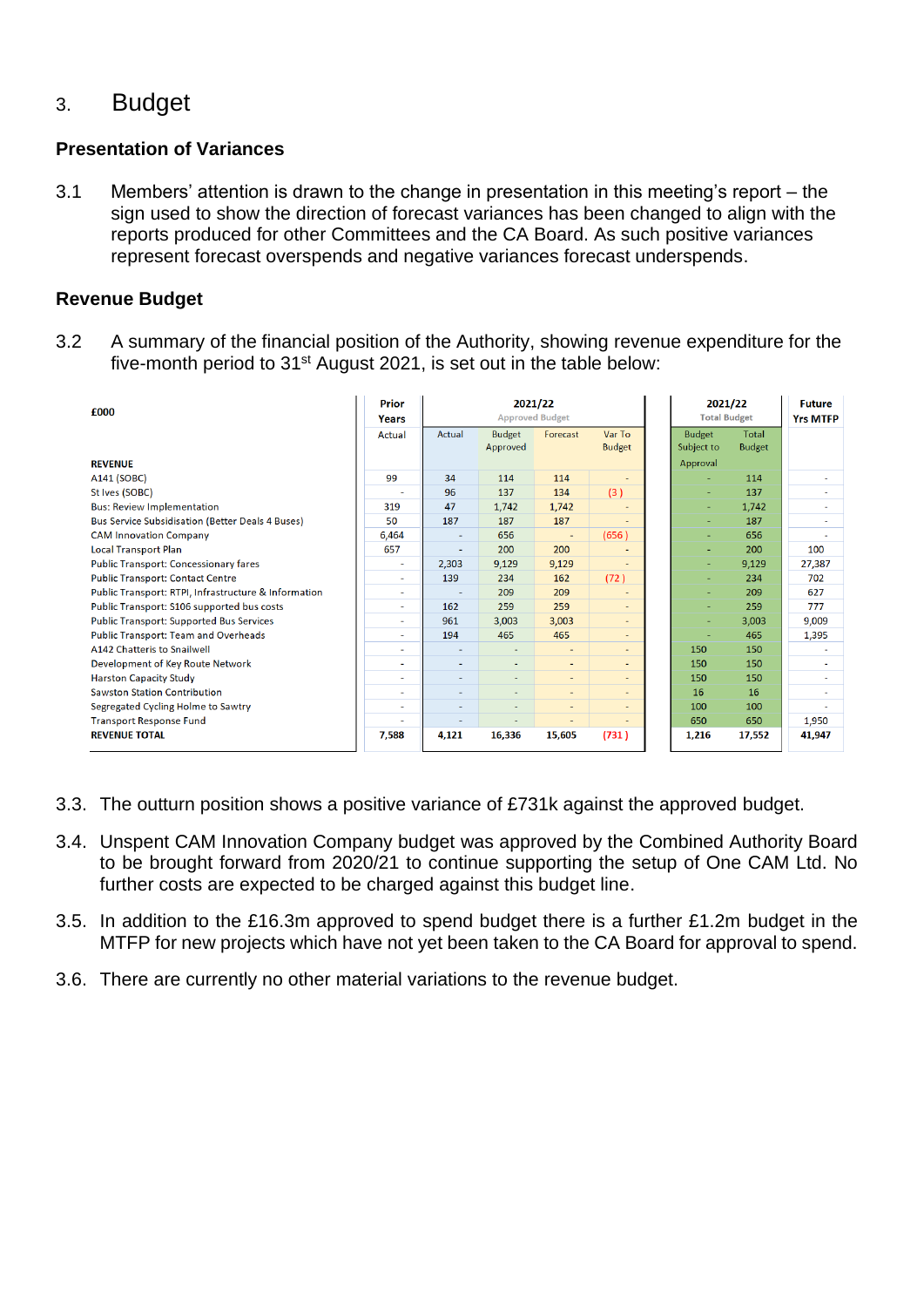#### **Capital Budget**

3.7. A summary of the capital programme for the five-month period to 31<sup>st</sup> August 2021, is set out in the table below.

| £000                                            | <b>Prior</b>             | 2021/22                  |                        |                |                     |               | 2021/22         |         |
|-------------------------------------------------|--------------------------|--------------------------|------------------------|----------------|---------------------|---------------|-----------------|---------|
|                                                 | Years                    |                          | <b>Approved Budget</b> |                | <b>Total Budget</b> |               | <b>Yrs MTFP</b> |         |
|                                                 | Actual                   | Actual                   | <b>Budget</b>          | Forecast       | Var To              | <b>Budget</b> | <b>Total</b>    |         |
|                                                 |                          |                          | Approved               |                | <b>Budget</b>       | Subject to    | <b>Budget</b>   |         |
| <b>CAPITAL</b>                                  |                          |                          |                        |                |                     | Approval      |                 |         |
| A10 Junctions and Dualling (OBC)                | $\overline{\phantom{a}}$ |                          | 2,000                  | 840            | (1,160)             |               | 2,000           |         |
| King's Dyke Level Crossing                      | 16,812                   | 6,759                    | 7,588                  | 7,588          |                     | 2,100         | 9,688           |         |
| <b>Soham Station</b>                            | 8,847                    | 6,611                    | 9,244                  | 9,482          | 238                 |               | 9,244           | 4,000   |
| <b>Wisbech Rail</b>                             | 1,514                    |                          | 306                    | 306            |                     | 2,688         | 2,993           | 8,000   |
| <b>Wisbech Access Strategy</b>                  | 2,439                    | 1,411                    | 4,132                  | 4,132          |                     | 3,930         | 8,062           |         |
| <b>Ely Area Capacity Enhancements</b>           | 2,945                    | 202                      | 326                    | 202            | (124)               |               | 326             |         |
| Coldhams Lane roundabout improvements           | 367                      | $\overline{a}$           | 234                    | $\blacksquare$ | (234)               | 2,200         | 2,434           |         |
| Fengate Access Study - Phase 1                  | 495                      | 282                      | 327                    | 317            | (10)                | 1,330         | 1,657           | 4,200   |
| <b>University Access</b>                        | 199                      | 97                       | 161                    | 161            |                     | 660           | 821             | 1,280   |
| <b>March Junction Improvements</b>              | 1,346                    | 414                      | 2,114                  | 2,072          | (42)                | 2,738         | 4,852           |         |
| <b>Regeneration of Fenland Railway Stations</b> | 790                      | (119)                    | 2,610                  | 2,678          | 68                  | 674           | 3,284           |         |
| A1260 Nene Parkway Junction 15                  | 738                      | 83                       | 207                    | 457            | 250                 | 5,000         | 5,207           |         |
| A1260 Nene Parkway Junction 32-3                | 615                      | 126                      | 239                    | 239            |                     | 5,030         | 5,269           | 1,500   |
| <b>A16 Norwood Dualling</b>                     | 134                      | 30                       | 626                    | 616            | (10)                | 420           | 1,046           | 12,000  |
| A505 Corridor Royston to Granta Park            | 557                      | $\overline{2}$           | 143                    | 143            |                     |               | 143             |         |
| A605 Stanground - Whittlesea Access - Phase 2   | 2,128                    | $\overline{a}$           | 217                    | 217            |                     |               | 217             |         |
| Lancaster Way                                   | 1,678                    | 260                      | 500                    | 385            | (115)               |               | 500             |         |
| <b>Digital Connectivity Infrastructure</b>      | 1,267                    | 531                      | 3,139                  | 3,138          |                     |               | 3,139           | 4,500   |
| <b>Transport Modelling</b>                      |                          | 10                       | 750                    | 554            | (196)               |               | 750             |         |
| <b>CAM Investment - One CAM Operating</b>       | $\sim$                   | 429                      | 2,000                  | 900            | (1,100)             |               | 2,000           |         |
| <b>CAM Investment - Business Cases</b>          |                          | 652                      | 3,500                  | 1,100          | (2,400)             | 1,500         | 5,000           | 13,000  |
| Highways Maintenance Capital and Pothole Fund   | 102,225                  | 27,695                   | 27,695                 | 27,695         |                     |               | 27,695          | 83,085  |
| St. Ives (SOBC, OBC & FBC)                      |                          |                          | ٠                      | ä,             |                     | 500           | 500             | 3,900   |
| <b>Snailwell Loop</b>                           |                          | $\overline{\phantom{a}}$ | $\overline{a}$         | ÷.             |                     | 500           | 500             |         |
| <b>A141 OBC &amp; FBC</b>                       |                          |                          |                        |                |                     |               |                 | 4,250   |
| <b>CAPITAL TOTAL</b>                            | 145,095                  | 45,477                   | 68,056                 | 63,221         | (4,835)             | 29,269        | 97,325          | 139,715 |

- 3.8. The Capital programme outturn shows a £4.8m positive variance against the approved Budget for the following reasons:
	- 3.8.1. A10 Junctions and Dualling (OBC) –DfT's decision on its funding contribution was not communicated to the Authority until June. The Authority is now working with Cambridgeshire County Council to align the project with DfT requirements.

This has impacted in the original timing envisaged for the OBC and as a result the forecast spending has been reduced in the current financial year and will be increased in the following year.

- 3.8.2. Soham Station This project is currently being delivered ahead of schedule, hence the increase in the forecast for this financial year. This will be offset against the budget forecast to be needed in 2022/23.
- 3.8.3. Coldhams Lane This project is currently on hold at the Committee's request while funding is sought to bridge a budget gap for the options the Committee considered offered best value for money.
- 3.8.4. Transport Modelling This project is being developed and it is likely to be completed in 2022/23, hence the forecast has been reduced in the current year.
- 3.8.5. CAM Investments Operating and Business Cases These investments into One CAM Ltd are currently under review. A paper to CA Board in October recommends that the company is wound down. The forecast has been reduced whilst waiting for the decision.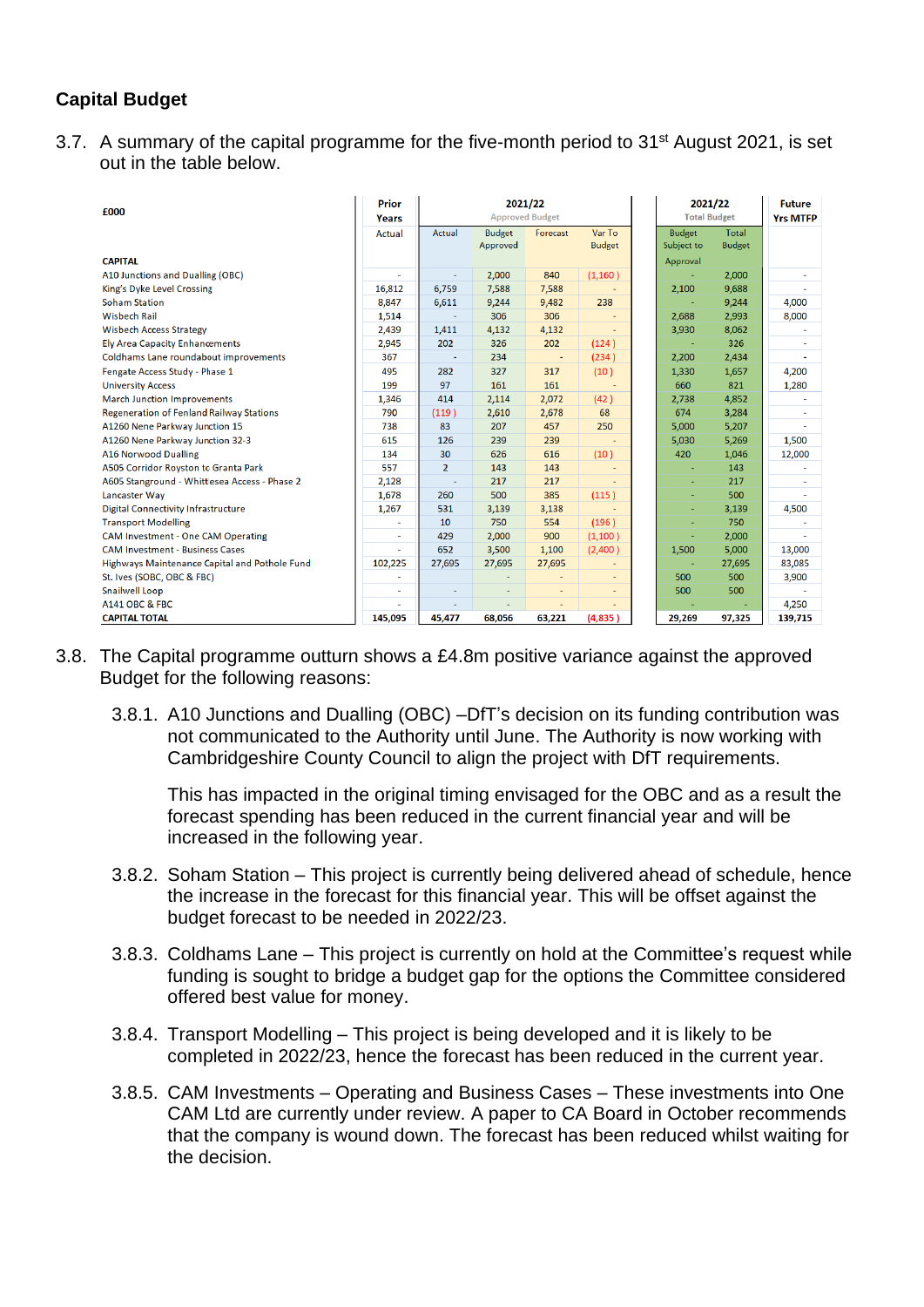3.9. There is £29.3m 2021/22 budget still subject to board approval. This is being reviewed as part of the overall review of the Transforming Cities Fund programme reported to the September T&I Committee meeting.

# 4. Performance Reporting

- 4.1 The Cambridgeshire and Peterborough Devolution Deal is about delivering better economic outcomes for the people of our area and commits us to specific results. The Combined Authority needs to monitor how well it is doing that.
- 4.2 Appendix 1 shows the Transport Performance Dashboard. It includes an update on delivery against the following growth outcomes set by the Devolution Deal, which are reported to the Combined Authority Board:
	- Prosperity (measured by Gross Value Added (GVA))
	- Housing
	- Jobs

The appendix also includes indicators relating to the Transport programme chosen by the Committee, to supplement the corporate headline indicators.

4.3 Also provided is the RAG status of projects within the Transport portfolio. These are based on the September reporting month.

#### 5. Financial Implications

5.1. There are no other financial implications other than those included in the main body of the report.

# 6. Legal Implications

6.1. No significant legal implications.

# 7. Other Significant Implications

7.1. None not mentioned above.

## 8. Appendices

8.1. Appendix 1 – Transport Performance Dashboard

Accessible version available on request from [Democratic Services](mailto:democratic.services@cambridgeshirepeterborough-ca.gov.uk)